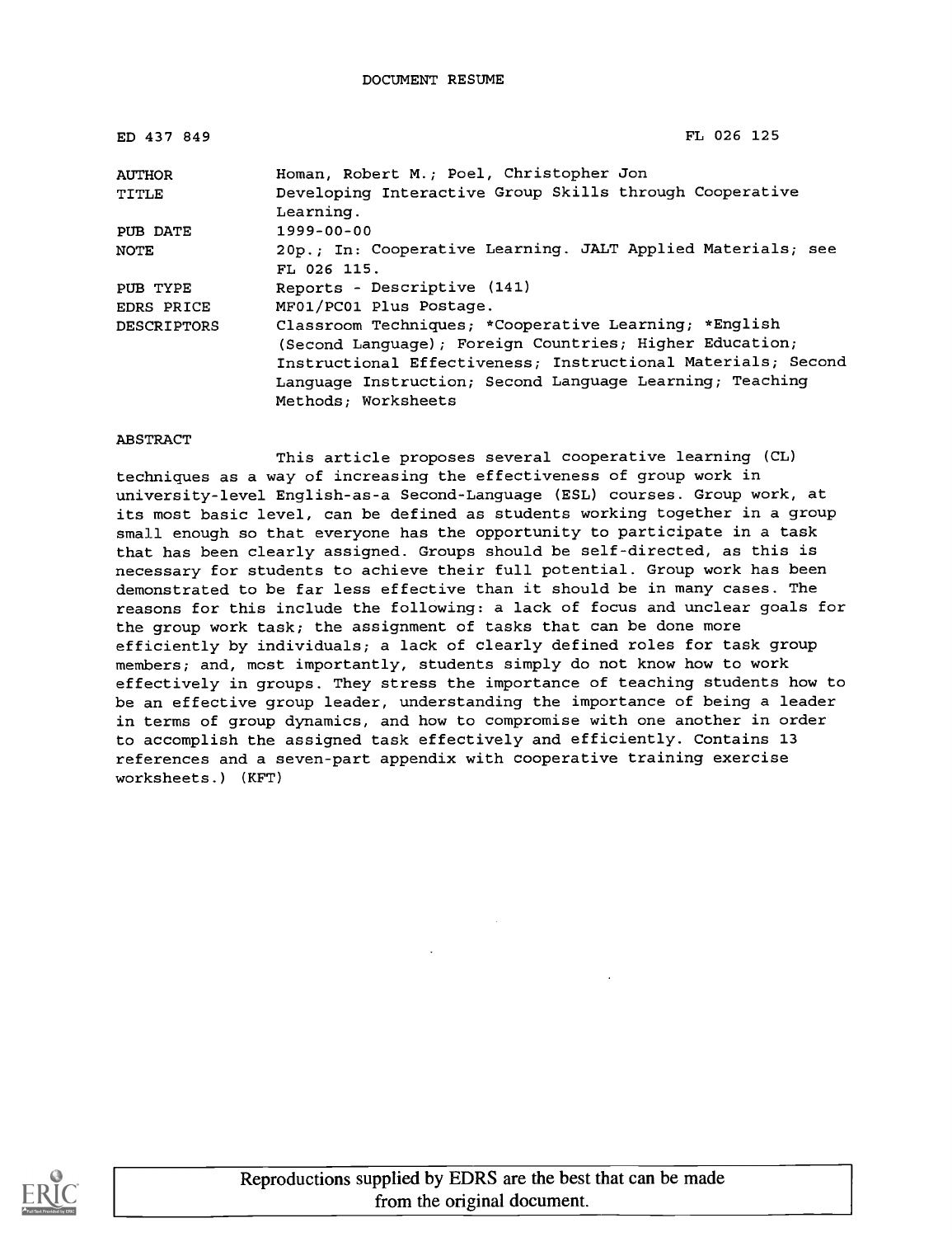# Chapter 10

# **Developing Interactive Group Skills Through Cooperative Learning**

### Robert M. Homan

International Christian University

## Christopher Jon Poel

Musashi Institute of Technology

Open almost any recent EFL/ESL textbook, and you will undoubtedly find some version of this: "Work in groups. Discuss . . . " or "With your partner, exchange . . . " or "In pairs, practice . . . ." Thus, it seems that pairs and groups have taken over the field, even in skills-based books such as readers, pronunciation texts, or writing texts. Indeed, pairwork and groupwork are not just for speaking or conversation any more.

But, let's be honest here: Pairwork and groupwork are not as effective as many people claim them to be. For example, how many times have you been met with silence when you have explained a pairwork activity? How many times have the groups you thought were doing a good job produced something that was completely off target? How many times has the target language been seen or heard only when the groups are asked to summarize what they discussed?

Homan, R.M. & Poet, C.J. (1999). Developing interactive group skills through cooperative learning. In D. Kluge, S. McGuire, D. Johnson, & R. Johnson (Eds.), JALT applied materials: Cooperative learning (pp.126-144). Tokyo: Japan Association for Language Teaching.

> U.S. DEPARTMENT OF EDUCATION Office of Educational Research and Improvement EDUCATIONAL RESOURCES INFORMATION

- CENTER (ERIC)<br>
This document has been reproduced as received from the person or organization originating it.
- Minor changes have been made to improve reproduction quality.

° Points of view or opinions stated in this document do not necessarily represent official OERI position or policy. PERMISSION TO REPRODUCE AND DISSEMINATE THIS MATERIAL HAS BEEN GRANTED BY

Lene van Troyer

TO THE EDUCATIONAL RESOURCES INFORMATION CENTER (ERIC)

11 and 12 and 12 and 12 and 12 and 12 and 12 and 12 and 12 and 12 and 12 and 12 and 12 and 12 and 12 and 12 and 12 and 12 and 12 and 12 and 12 and 12 and 12 and 12 and 12 and 12 and 12 and 12 and 12 and 12 and 12 and 12 an

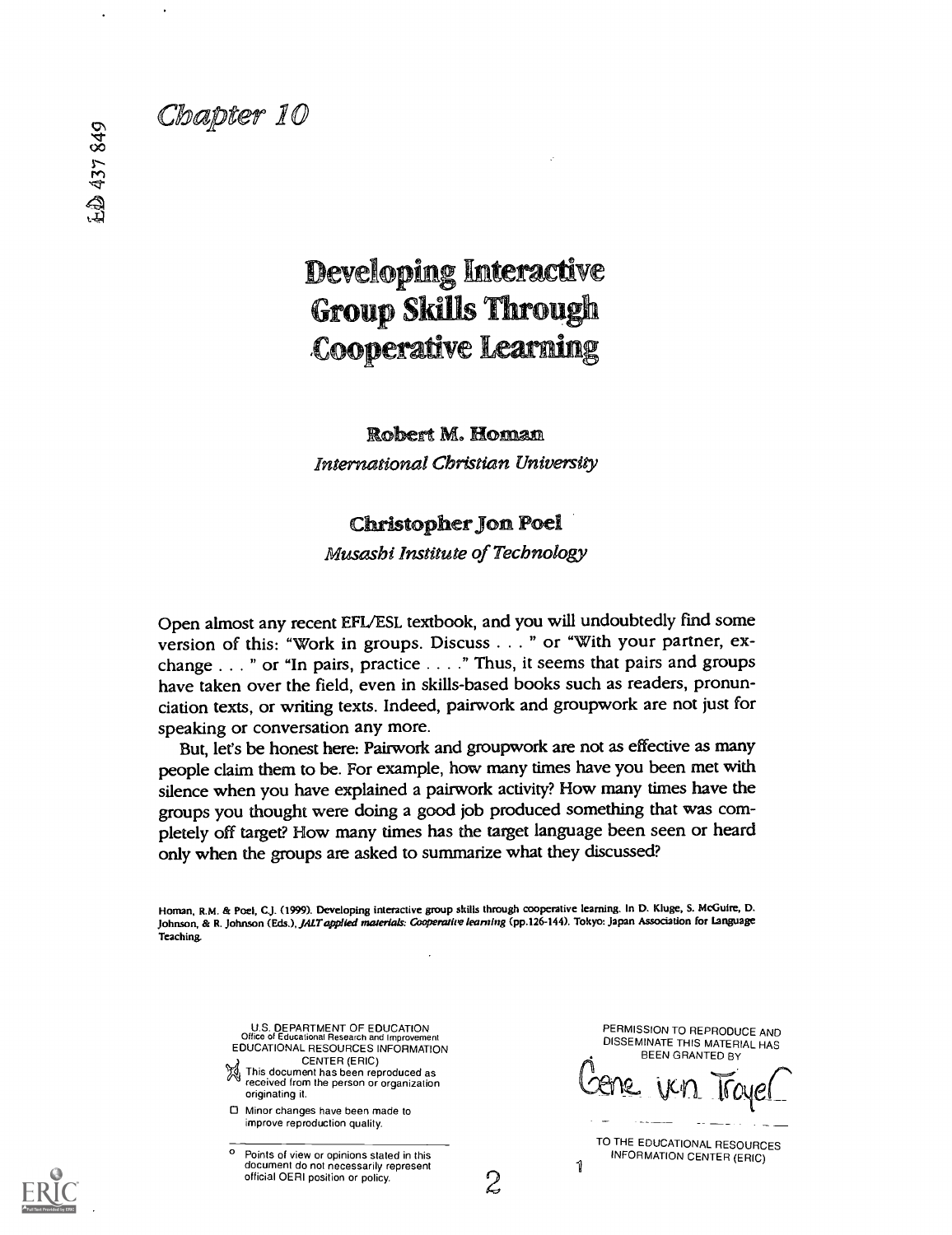Groupwork, at its most basic level, can be defined as "students working together in a group small enough so that everyone can participate on a task that has been clearly assigned" (Cohen, 1994, p. 1). Furthermore, Cohen points out that a key feature of effective groupwork is that groups are expected to work in a self-directed manner; that is, the teacher must avoid taking control of the groups' discussions. The student groups must take responsibility for decision-making in order for the students to achieve their full potential. It seems to us that this concept of group dynamics is a key element that is often forgotten when implementing groupwork in the language classroom.

Coupled with this, there are undoubtedly numerous additional reasons why groupwork is often less effective than it could be. Chief among these are: A lack of focus and unclear goals for the groupwork task; tasks that can be done more efficiently by individuals; and lack of clearly defined roles for the group members. While these are no doubt contributing factors, it is our position that the most common reason for the failure of groupwork is simply that the students do not know how to work effectively in groups. Furthermore, it is our contention that training in simple cooperative learning activities, as we will explain shortly, is an efficient and effective means of teaching students to work comfortably in groups, even when the task they are working on is not particularly cooperative in nature.

In this article, we will first introduce and discuss several types of cooperative activities (Kagan, 1993) that can be used with a wide variety of classes and ages, from children to university graduate students, from housewives to businessmen. At the same time, you will no doubt notice that these structures are somewhat familiar-they are often variations on techniques that most of us have tried at one time or another. But, they are critical for helping students realize the full potential of groupwork.

Following the discussion of structures, we will concentrate more specifically on university-level students, focusing on three tasks that we have adapted. These tasks explicitly teach students the value of working cooperatively and appropriately in a group. The first task shows students what it takes to be a group leader, and how all group members need to participate to ensure the group's success. The second is a variation of the ever-popular survival game ("You are stranded on the moon. What items do you need to survive?"), the difference here being an explicit focus on cooperation in order to increase chances of survival. The third task trains students to work effectively in a committee, specifically focusing on volunteering and negotiating strategies. All three of these tasks teach students the value of cooperating in socially appropriate ways to achieve a goal. Since the tasks are not language-lesson specific, but activities that can be applied to many

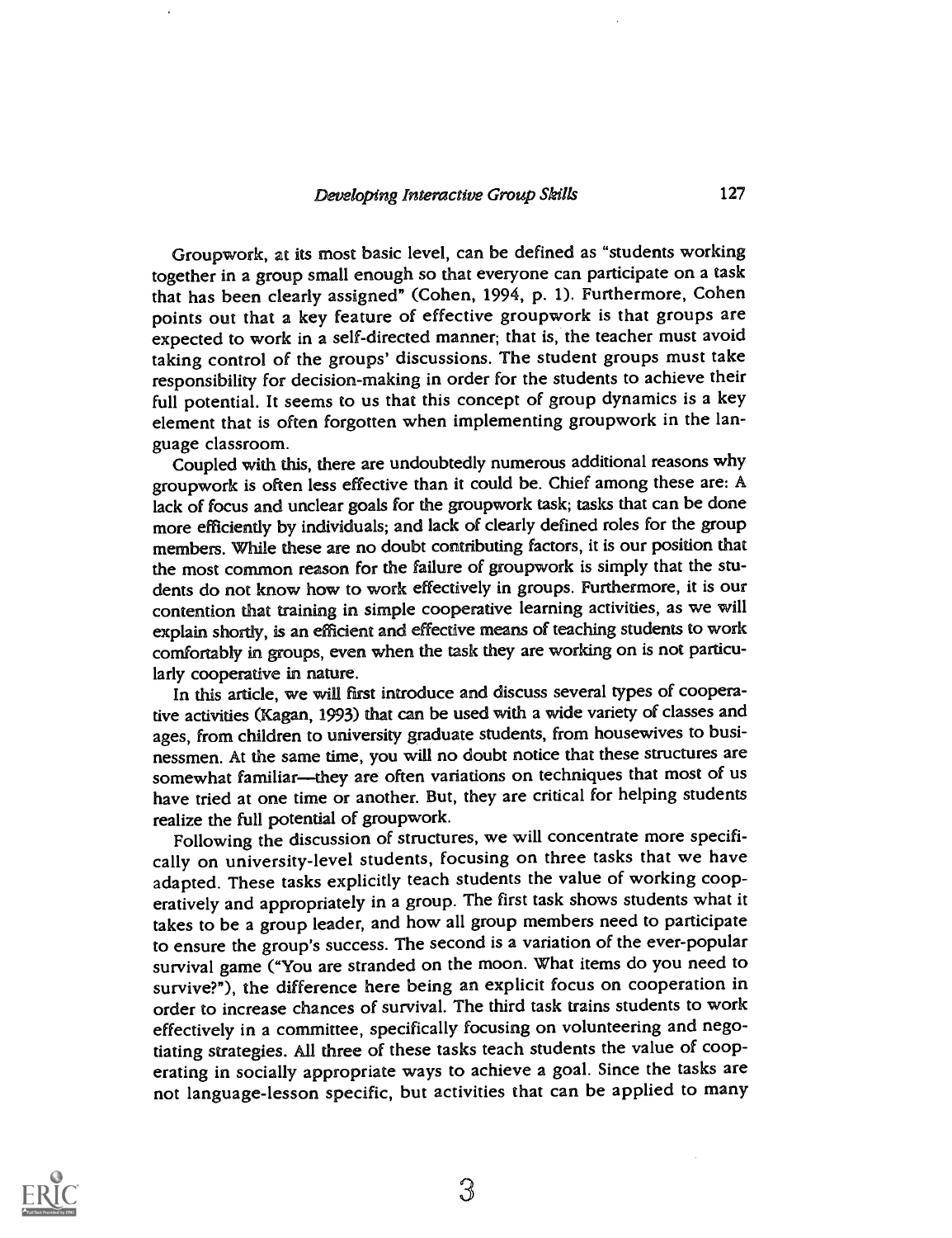aspects of life, students find them highly interesting and motivating. Before we begin a discussion of the structures and tasks, however, a brief introduction of our definition of cooperative learning will be presented. (For more comprehensive introductions to the use of cooperative learning in language teaching, see the special issue on cooperative learning in The Language Teacher [Poel, Homan, & Flaman, 1994] and Kessler, 1992.)

#### Cooperative Learning

Cooperative learning (CL) is an educational philosophy in which students cooperate in order to learn. But, as with so many things in life and language teaching, there is more to it than just cooperating in order to learn.

Of critical importance in understanding CL is the concept of cooperative groups, "usually three to four students who are tied together by a common purpose-to complete the task and to include every group member" (Rimmerman, 1996, p. 3). This in itself differs only slightly, if at all, from what most language teachers view as groupwork. In order to propel this concept beyond this traditional meaning into the realm of cooperative learning, two central principles are necessary: positive interdependence and individual accountability. Although these are covered in more detail elsewhere in this volume, a simple review of the two will provide a useful framework for the subsequent discussion. (It should be noted that different manifestations of CL require additional principles, such as simultaneous interaction and equal participation [Kagan, 1993], and promotive interaction, social skills, and group processing (Johnson & Johnson, 1994). However, we will limit our discussion to the two that are key principles in all forms of CL.)

Positive interdependence simply means that "each member of the group works together to reach a common goal" (Rimmerman, 1996, p. 5). In other words, the students must realize that they sink or swim together-they cannot learn by themselves nor can the group complete the task without everyone's participation. There can be no free riders or overdominating group members, as they will decrease the group's chances of success. Thus, the learning task must be structured so that positive interdependence is built in; it does not just happen on its own.

Cooperative learning can be broken down roughly into three approaches: the "Structural Approach" (Kagan, 1993), "Learning Together" (Johnson & Johnson, 1991), and the "Curriculum Specific Packages" (Slavin, 1991). The activities described in this paper utilize two of these approaches. First, we will describe several types of activities that can be incorporated into an existing curriculum; these follow the Structural Approach of Kagan. Follow-

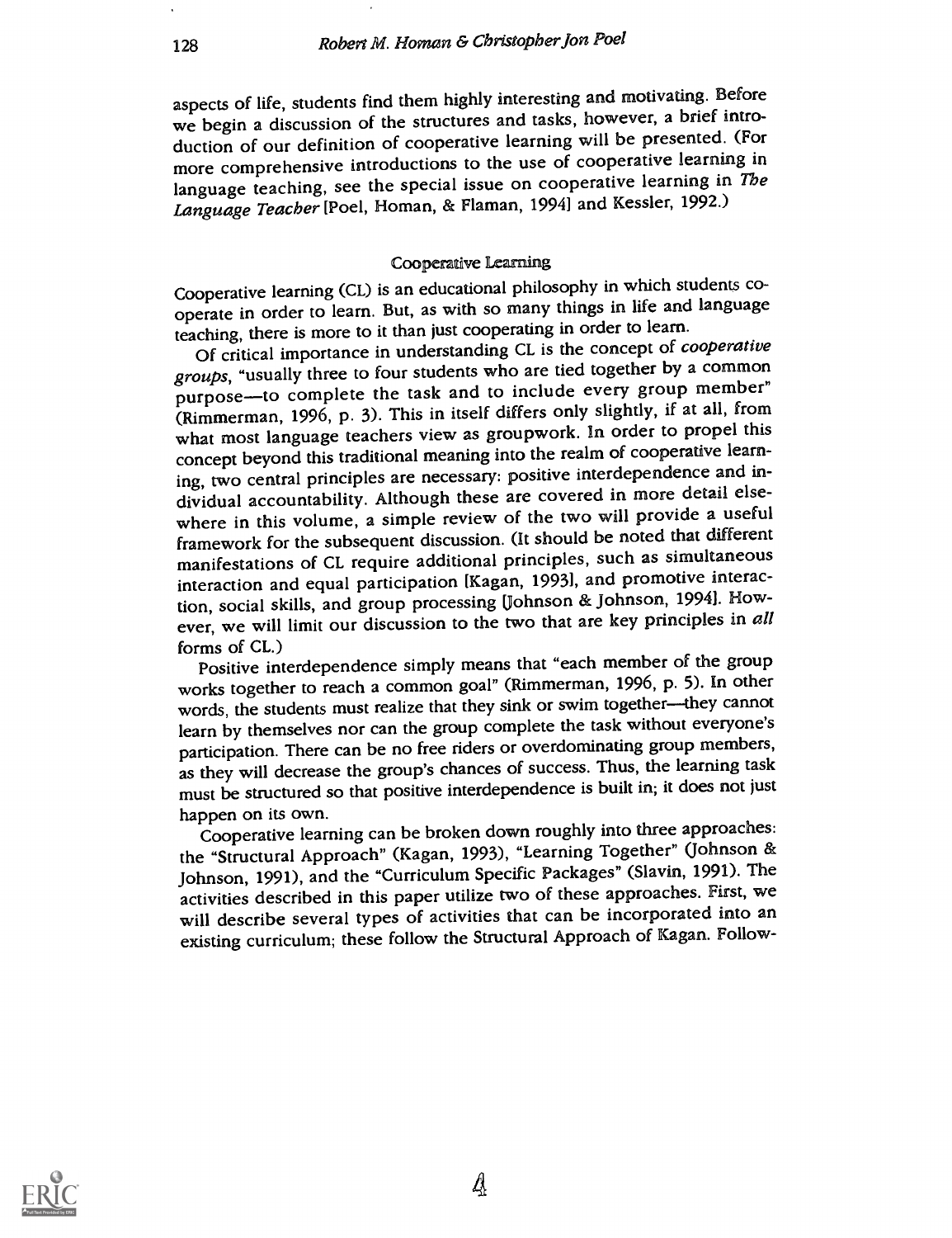ing that we will describe and examine three cooperative tasks: "How to be an Effective Group Leader," "Survival," and "Committee Work." These tasks are designed to train students how to work cooperatively in groups as well as to interact in socially appropriate ways. They fit more neatly into the framework of the Learning Together approach to CL of Johnson and Johnson (1991), with some influence from the work on "Group Investigation" of Sharan and Sharan (1992).

#### How to be an Effective Group Leader

This task was designed to help students learn the importance of being a leader in terms of group dynamics. At the beginning of the lesson, the students are told the objectives of the task, which is to learn the duties of a group leader and group participant, as well as some phrases that are useful in carrying out those duties. This is an important step in any lesson, and one that is often overlooked. If the students know from the beginning what they will learn and why it is important, they are much more motivated in carrying out the task. In other words, the students will see the benefits of the lesson if they are first explained to them, and they will perform with much more enthusiasm in order to attain the benefits.

After the explanatory comments, the students are taught the categories of expressions useful for being a good group leader (opening a discussion, and for being an active group member (giving an opinion, agreeing, disagreeing, and asking for clarification). At this juncture, a "Think-Pair-Share" structure (Kagan, 1993) could be used. After the teacher writes the categories on the board, the students individually write down their ideas for appropriate expressions for each, subsequently sharing them with a partner. The teacher then elicits answers from the various pairs and adds any other necessary expressions that the students may not have been able to think of (see Appendix A for some examples for each category).

After the useful expressions have been taught, the students are given<br>two discussion dialogs to compare and analyze. As can be seen in Appendix B the first dialog is very short and stilted. In the second, on the other hand, the four group members are all actively and equally participating, and the leader is effectively managing the group. The students, upon examination of the two dialogs, are instructed to work in pairs (or groups of three) and determine why the second dialog is better than the first. Afterwards, the teacher elicits answers from the various pairs and makes sure that they all understand that the second dialog is better due to the fact that the group leader is using her leadership skills. In other words, she is mak-



 $\frac{1}{4}$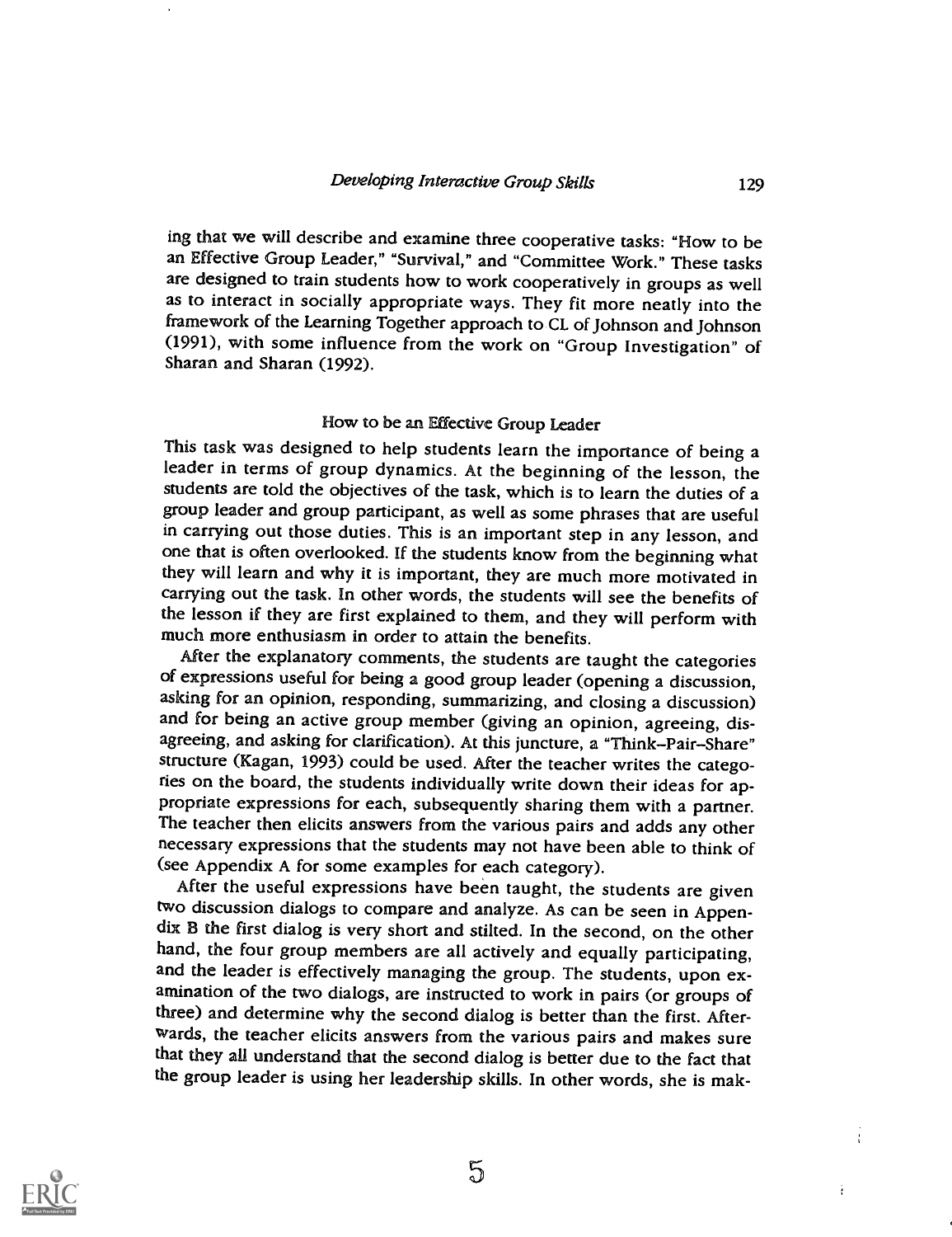ing sure that everyone understands what the task is, that everyone is participating equally, and that the discussion is not dominated by one or two<br>members only.<br>The second step in this activity is to have the students categorize the

phrases in the second dialog that have been underlined. Working in the same pairs or groups, they must identify the correct category for each phrase. This is a very good way for students to become more familiar with the nine categories and some of the useful phrases for each.<br>After the dialog analysis, the students are asked to perform scripted role

plays (Appendices C, D, and E). There are three students in a group, and three role plays to perform. The role plays are designed so that each student must act as the group leader one time and as a participant two times. In order to relieve the students of the onus of having to think of opinions and reasons for those opinions, each student is given several opinions to use in useful expressions listed on the right side of the page, which help them to introduce their ideas and respond to others. The idea is to relieve them of the burden of concentrating on meaning and, instead, to focus on being

discussions where only the topic is provided. This time they must develop<br>their own opinions and arguments in order to discuss the topic and reach a<br>consensus among group members. Once again, each discussion is led by a<br>di

dents perform a group task, the teacher need simply ask them to choose a leader. They will groan and complain----or cheer if they are not the one chosen. But most importantly, they will understand how to be a group leader,

group will have a much clearer focus and more enthusiasm than one in which<br>there is not an effective group leader or active participants.<br>While the Group Leader task has cooperative aspects built in, it is not,<br>per se, a p

Survival<br>The survival task is one that has been around as long as communicative language teaching has been popular. There are many variations of the task, but generally, the students are expected to work together and come to an



b

Q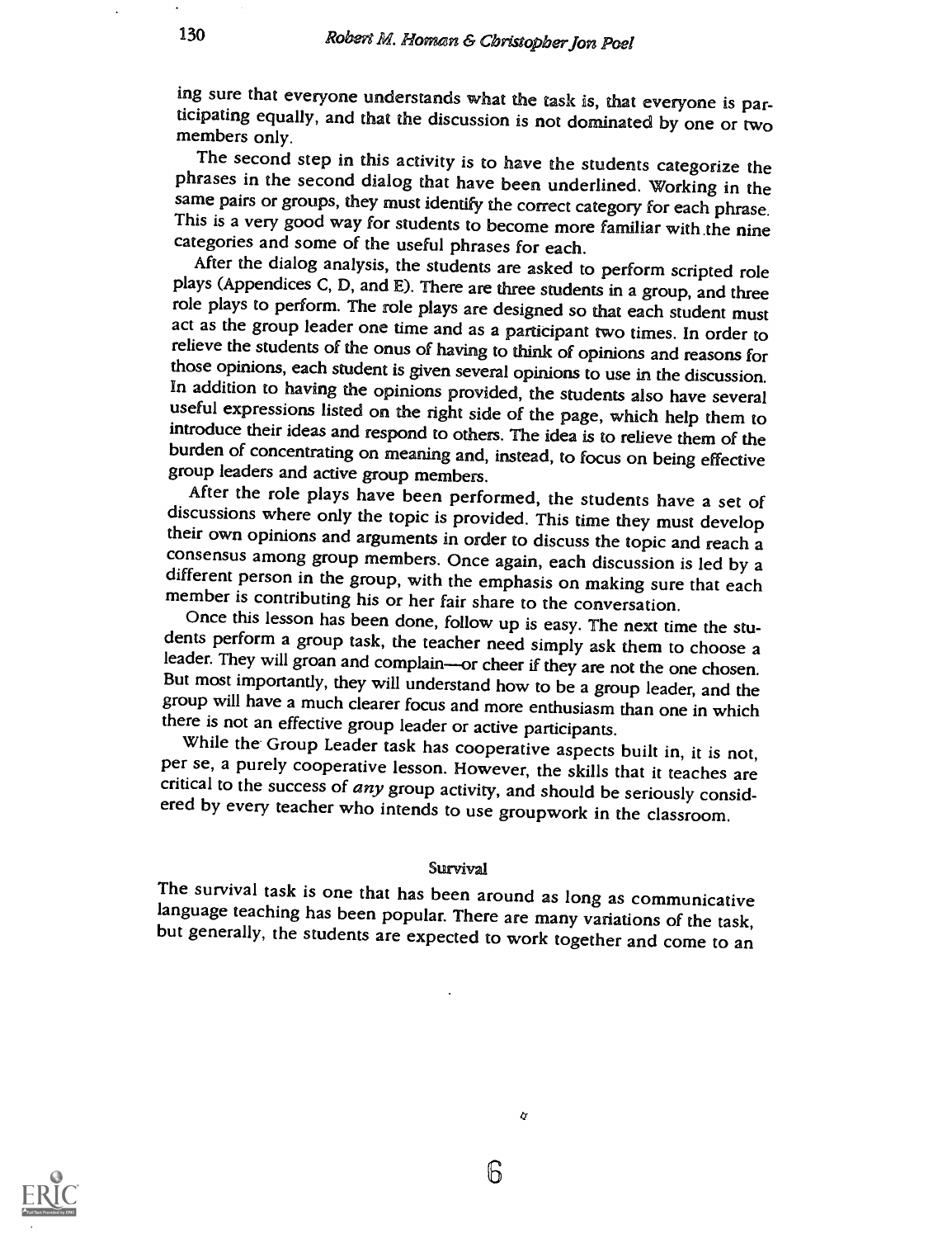agreement about the most useful articles to carry after being shipwrecked, plane-wrecked, spaceship-wrecked, or whatever-other-kind-of-wrecked one can think of. The teacher, at the end of the lesson, has each group write their list on the blackboard, everyone laughs at the choices and everyone goes home happy.

For several years, the same type of survival activity had been taught at International Christian University, and it was a pleasant diversion for all involved. However, it was not until the authors examined the lesson that we saw that there were valuable cooperative aspects present that were not being taken advantage of. First, some CL structures, such as Think-Pair-4s and Talking Tokens, were added to the lesson framework, as described below. Later, we realized that any survival task requires students to compromise, which is an inherently cooperative social skill. Thus, by focusing on this aspect at the end of the task, we discovered that this lesson can provide training in the value of cooperation.

The activity is one in which the students rank a number of items in terms of their usefulness for survival. Before the students begin, they read the information sheet (Appendix  $F$ ) which tells them that they were in a plane crash in a desert, and that it is very far to walk to the nearest habitation. In this scenario, the pilot was not able to signal the authorities that they were going down, but an air search would be carried out after sufficient time had passed and they had not shown up at the airport. At this point, the teacher should make sure the students understand the information sheet and then explain the procedure. While it is possible to have the students study the information individually or in small groups, it is usually more efficient to do this as a teacher-fronted lecture. Once all students are clear on what they have to do, the teacher tells them that they are to first individually rank the items in order of importance and mark the appropriate step on a grid sheet.

After the individual rankings are done, the students work in pairs. They orally compare their rankings and devise a new set, which they enter into Step Two. After each pair has finished, they join with another pair and the process is repeated, with the new group ranking being entered into Step Three. The process the students have just completed should sound familiar, as it is an example of the Think-Pair-4s structure discussed earlier in this paper (although in this case the students must reach agreement in the "pair" step).

In terms of CL, the groupwork component of the lesson is important because the students must reach a common goal. In order to reinforce this cooperative aspect, the instructor should remind the students to appoint a group leader. The group leader will then be responsible for making sure that everyone is participating equally in the task. One way to do this is to have the students use the Talking Tokens structure (see Thornton, this volume), which



f,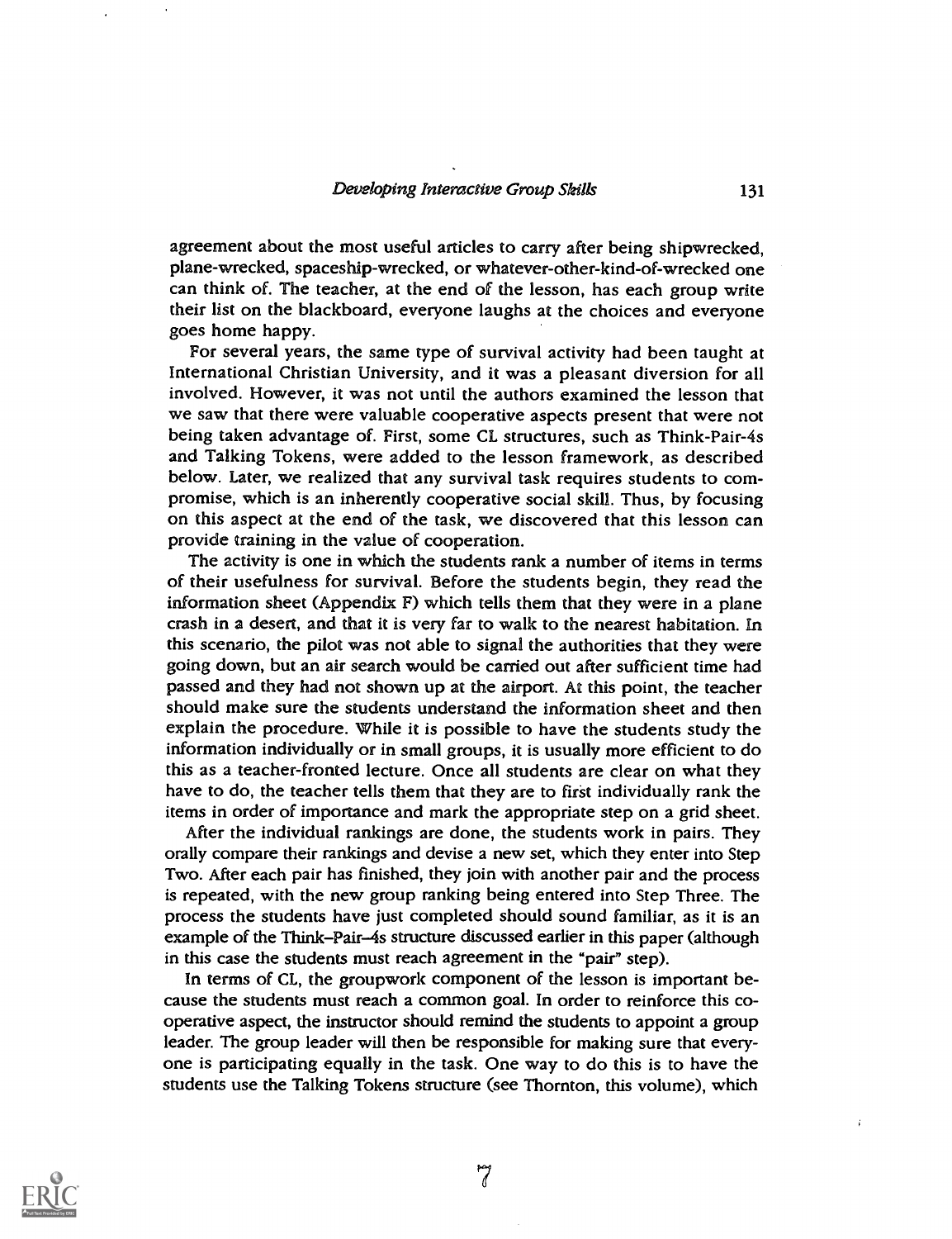would require all students to participate equally. However, this should only be done in cases where there are students who are not participating; if the class is doing well, with the group leaders performing their duties properly, then there should be no need to use Talking Tokens.

Once the groups have made their final rankings and entered them into Step Three, the teacher provides the experts' opinion (Appendix G), which the students record in Step Four. Once everybody understands the experts' rankings, the students then calculate the absolute difference between their individual rankings and the experts' rankings. For example, if the expert ranks the pistol as a 7, and the student ranks it as a 3, then the absolute difference is 4. The student then enters a 4 in Step Five. If the student ranks the pistol as a 10, then the absolute difference is 3, and a 3 is written down. The students continue doing the calculations until Step Five is filled in. Next, all the numbers in Step Five are added up, and that score is entered into the Step Five Totals box. The students then do the same for the team scores in Step Six, calculating the absolute difference between Steps Three and Four and writing the total at the bottom.

At this point, students may wonder what these numbers mean. Generally a score of 20 or below represents a very strong chance for survival; between 20 and 30 indicates a good to moderate chance; and over 30 means they have an "extremely slim" chance of surviving for any length of time.

Now comes the most crucial part of the lesson. The students compute an Average Individual Score (AIS), in which all the individual scores of a group are added up and the total is divided by the number of group members. For example, individual scores of 25, 34, 36, and 35 would equal a point total of 130 which would then be divided by 4 and would reveal an AIS of 32.5. This would be entered into the AIS score box. Next, the team score calculated from Step Six above is entered into the Team Score box. The team score is then subtracted from the AIS score, and the number is recorded in the Cooperative Score (CS) box.

After all the calculations have been made, it is time to explain to the students the relevance of their final number. In most cases, the individual scores and average individual scores will be higher than the team's score. This is a situation that is desirable, because cooperation between members should result in numbers that reflect wiser decisions, hence a lower team score that more closely reflects the recommendations made by the experts. If the team score is "0," the team would have the same rankings as the experts, which is exactly what is desired.

The Cooperative Score tells the team how well they worked together as a group: A plus score indicates that the group has cooperated well, whereas a minus score indicates that one or two members of the group may have domi-



8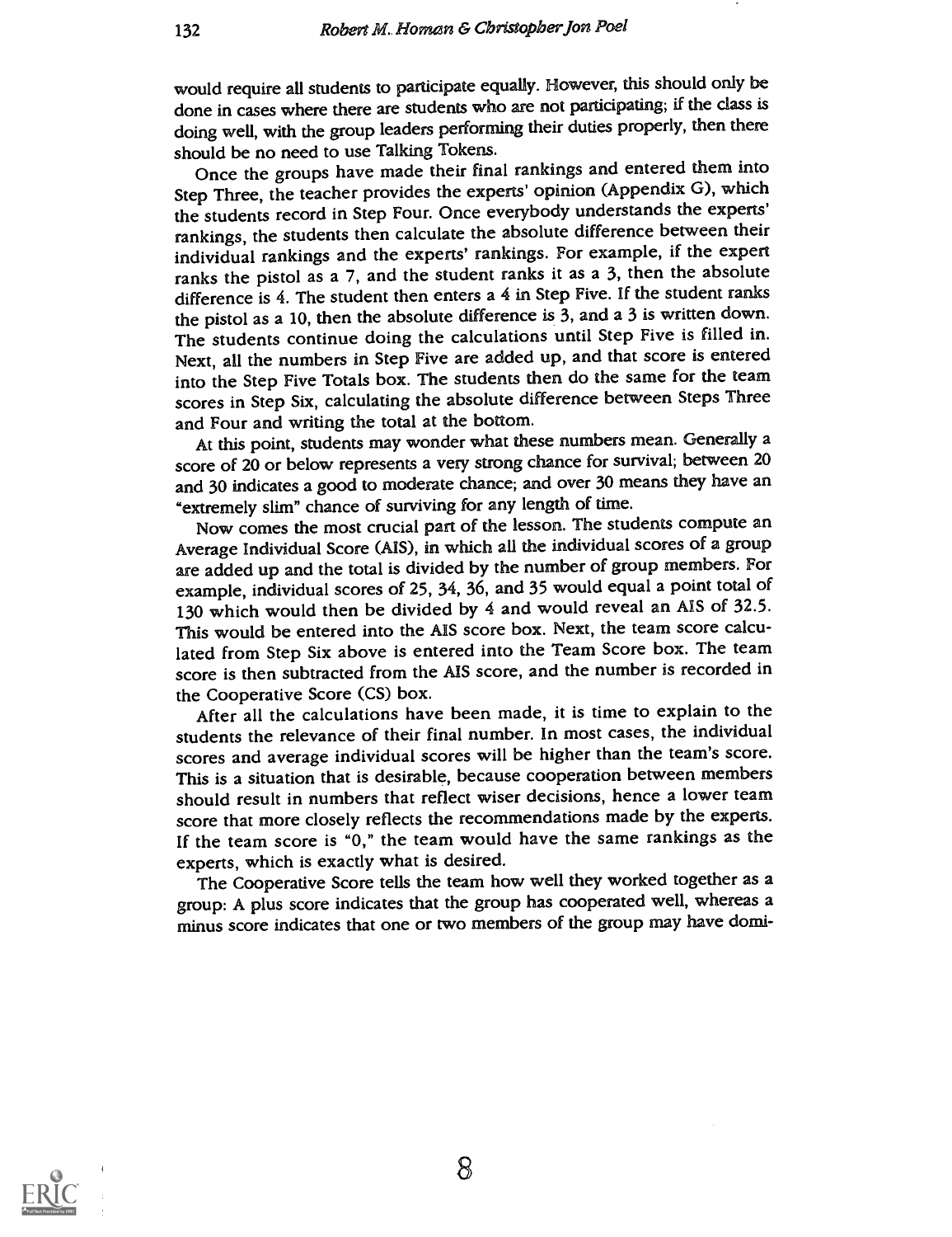nated the discussion, causing the group to make poor decisions. Most groups improved their chances of survival; only one group displayed a lack of cooperation. In addition, as the AIS shows, individuals would have had little or moderate chance of surviving. However, those teams that worked cooperatively showed remarkable improvement, with four groups very likely to survive.

Student Reactions<br>Comments and reactions to the tasks were gathered through weekly assignments in which students wrote one or two paragraph impressions of the week's lesson. Their comments seemed to show a realization that cooperation is beneficial in reaching a group goal. In addition, they frequently communicated the fact that the lessons were useful for them in the real world. Moreover, they routinely stated that they were very appreciative that they were repeatedly used in the average English textbook. In other words, the groups training tasks were not only beneficial to language and social skills development, but were also eniovable.

Conclusion<br>In this paper, we have demonstrated how cooperative learning can be incorporated into speaking lessons. In addition, we have shown how lessons have<br>been adapted and used for training the students in social skills and the benefits<br>of cooperative groupwork. The above tasks were originally intended from a different perspective, they showed great potential as being more than just speaking lessons. They are useful not only for teaching the language skills necessary for improving English, but also for improving the students' ability to function in society.<br>Thus, teachers who are interested in introducing cooperative learning into

their own classes are encouraged to examine their own materials in a different<br>light by evaluating them in terms of their usefulness for cooperative group<br>training. Once you introduce the cooperative skills discussed in th

#### References

Cohen, E. G. (1994). Designing groupwork: Strategies for the heterogeneous classroom (2nd Edition). New York: Teachers College Press.

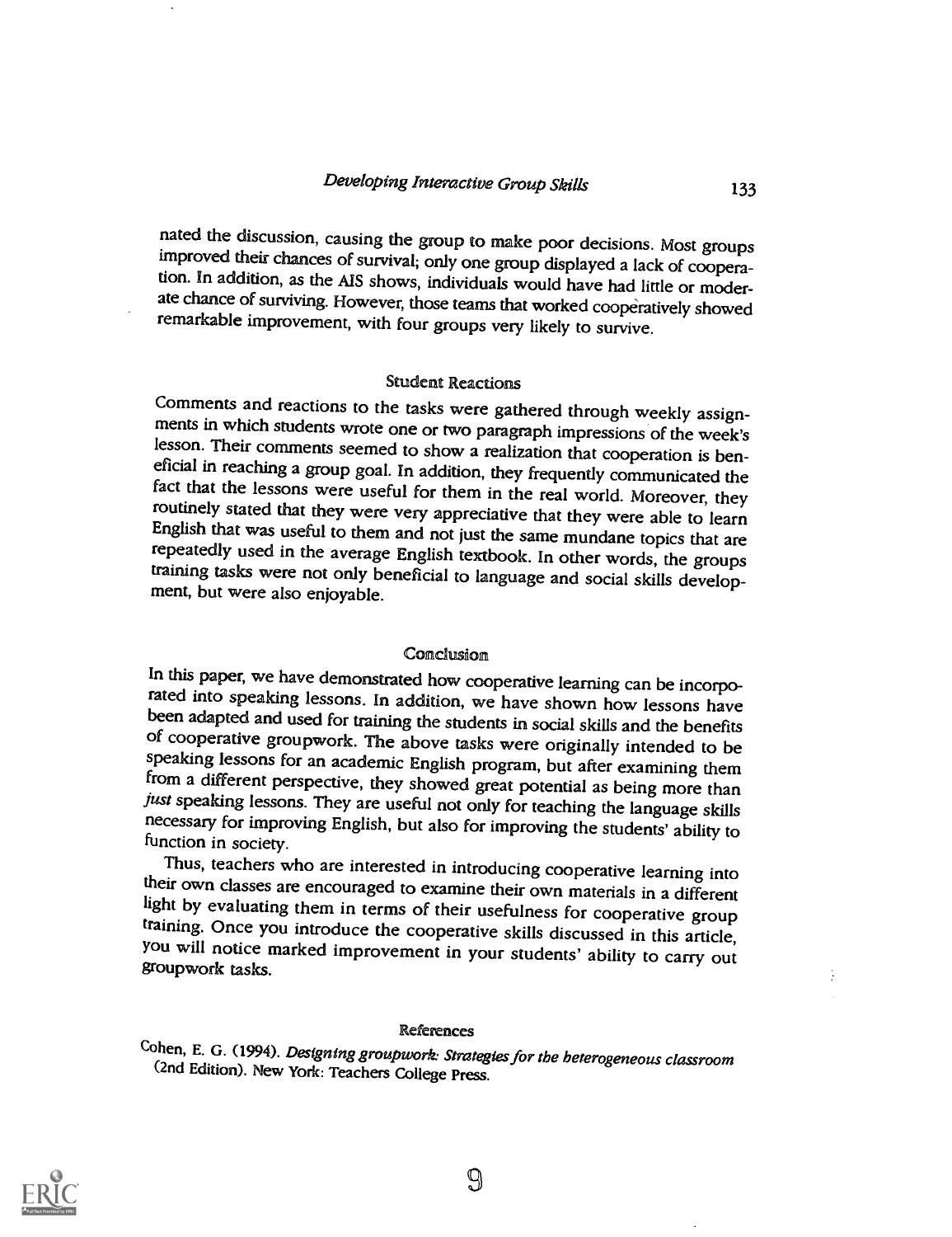DeBolt, V. (1994). Write! Cooperative learning and the writing process. San Juan Capistrano,<br>CA: Kagan Cooperative Learning.

CA: Kagan Cooperative Learning.<br>Johnson, D. W., & Johnson, R. T. (1991). Learning together and alone: Cooperative, competitive, and individualistic learning (3rd Edition). Boston: Allyn and Bacon.

Johnson, D. W., & Johnson, R. T. (1994). Learning together. In S. Sharan (Ed.), Handbook of cooperative learning methods (pp. 51-65). Westport, CT: Greenwood Press.

Kagan, S. (1993). Cooperative learning. San Juan Capistrano, CA: Kagan Cooperative

Learning. Kagan, M., & Kagan, S. (1992). Advanced cooperative learning: Playing with elements. San Juan Capistrano, CA: Kagan Cooperative Learning.

Kessler, C. (Ed.). (1992). Cooperative language learning: A teacher's resource book. Englewood Cliffs, NJ: Prentice Hall Regents.

Lewis, M. (1993). The lexical approach: The state of ELT and a way forward. Hove, England: Language Teaching Publications (LTP).

Poel, C. J., Homan, R. M., & Flaman, W. F. (Eds.) (1994). Cooperative learning [Special issue]. The Language Teacher, 18(10).

Rimmerman, H. (Ed.). (1996). *Resources in cooperative learning*. San Juan Capistrano,<br>CA: Kagan Cooperative Learning.

CA: Kagan Cooperative Learning. Shaw, V. (1992). Community building in the classroom. San Juan Capistrano, CA: Kagan

Cooperative Learning.<br>Slavin, R. E. (1991). *Cooperative learning: Theory, research, and practice*. Needham Heights, MA: Allyn and Bacon.

Stone, J. M. (1991). Cooperative learning & language arts: A multi-structural approach. San Juan Capistrano, CA: Kagan Cooperative Learning.

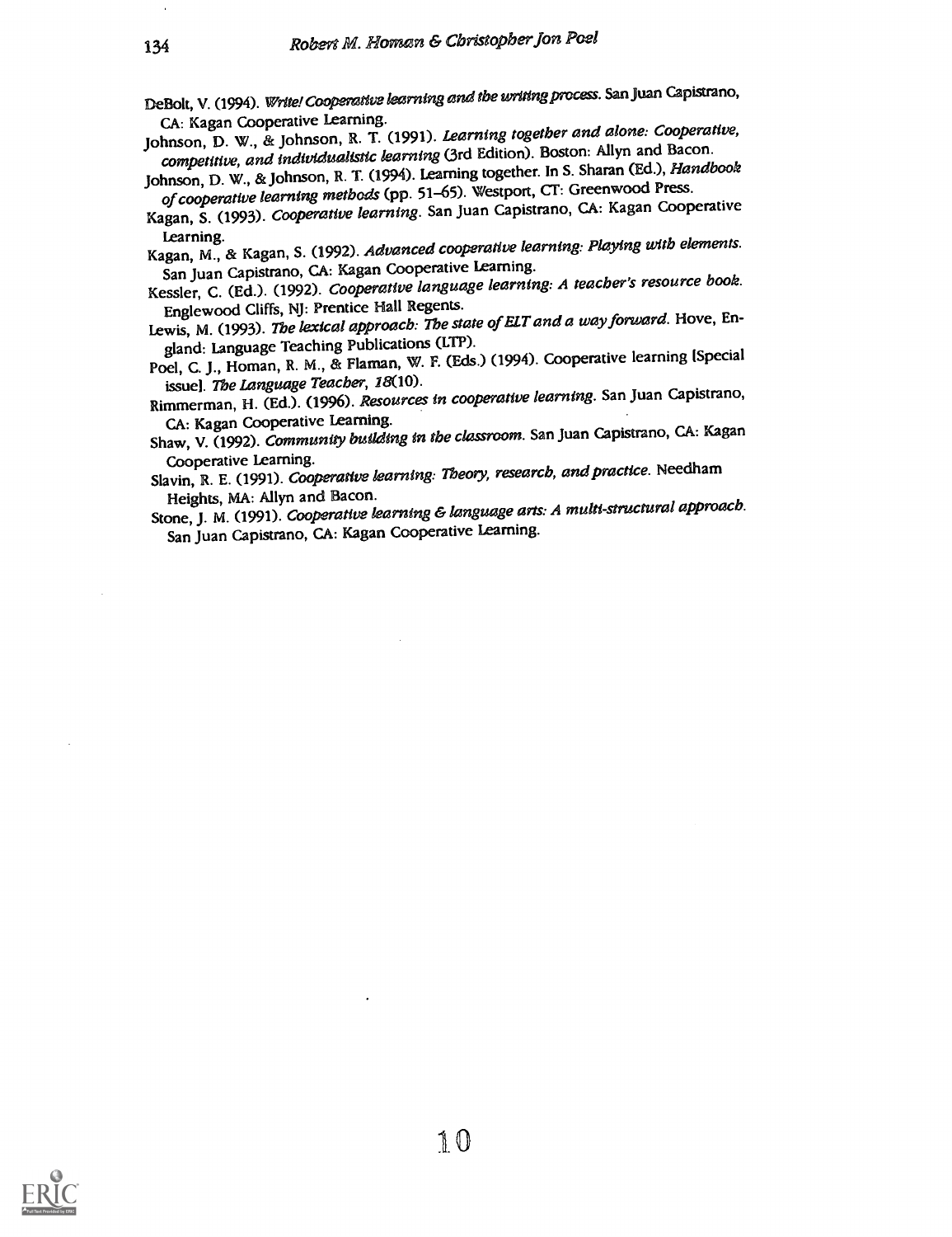## Developing Interactive Group Skills

 $\epsilon$ 

## Appendix A

How to be an Effective Group Leader: Categories 8E Useful Phrases

| Group Leader<br>(6) Giving an opinion<br>(1) Opening a Discussion<br>$I$ think $\ldots$<br>Today we need to decide/discuss/<br>$I'd$ say $\ldots$<br>prepare<br>It seems to me<br>Let's begin $with \ldots$ |
|-------------------------------------------------------------------------------------------------------------------------------------------------------------------------------------------------------------|
|                                                                                                                                                                                                             |
|                                                                                                                                                                                                             |
|                                                                                                                                                                                                             |
|                                                                                                                                                                                                             |
| As far as I'm concerned $\ldots$<br>Next, we need to talk about $\dots$                                                                                                                                     |
| $I$ suppose $\ldots$<br>(2) Asking for an opinion                                                                                                                                                           |
| I wonder if $\ldots$<br>What about $\ldots$ ?                                                                                                                                                               |
| (7) Agreeing<br>What do you think, $()$ ?                                                                                                                                                                   |
| I agree.<br>Does anybody have anything else to                                                                                                                                                              |
| I think so too.<br>add?                                                                                                                                                                                     |
| That's very true.<br>Would anybody like to add to what                                                                                                                                                      |
| Yes, I know exactly what you mean.<br>() has just said?                                                                                                                                                     |
| (8) Disagreeing<br>(3) Responding                                                                                                                                                                           |
| I see your point, but $\dots$<br>Yes, that's a good/interesting point.                                                                                                                                      |
| That may be true, but $\dots$<br>I see what you mean.                                                                                                                                                       |
| Yes, but $\ldots$<br>Yes, I understand.                                                                                                                                                                     |
| That's true, but $\ldots$<br>(4) Summarizing                                                                                                                                                                |
| But don't you think $\dots$<br>Okay, so far we've said                                                                                                                                                      |
| (9) Asking for Clarification<br>Okay, to sum up, we've said $\ldots$                                                                                                                                        |
| I'm sorry, but could you explain that<br>(5) Closing a Discussion                                                                                                                                           |
| Is everyone ready to move on to the<br>again?                                                                                                                                                               |
| Could you repeat that, please?<br>next question?                                                                                                                                                            |
| I'm not sure I understand what you<br>Let's move on to the next point.                                                                                                                                      |
| Well, that's all we have time for.<br>mean.                                                                                                                                                                 |
| Okay, time's up. We don't all agree                                                                                                                                                                         |
| yet, but maybe we can work it out                                                                                                                                                                           |
| next time.                                                                                                                                                                                                  |
| Well, it's almost time to finish up.                                                                                                                                                                        |
| Do we all agree?                                                                                                                                                                                            |

o-

135

 $\bar{z}$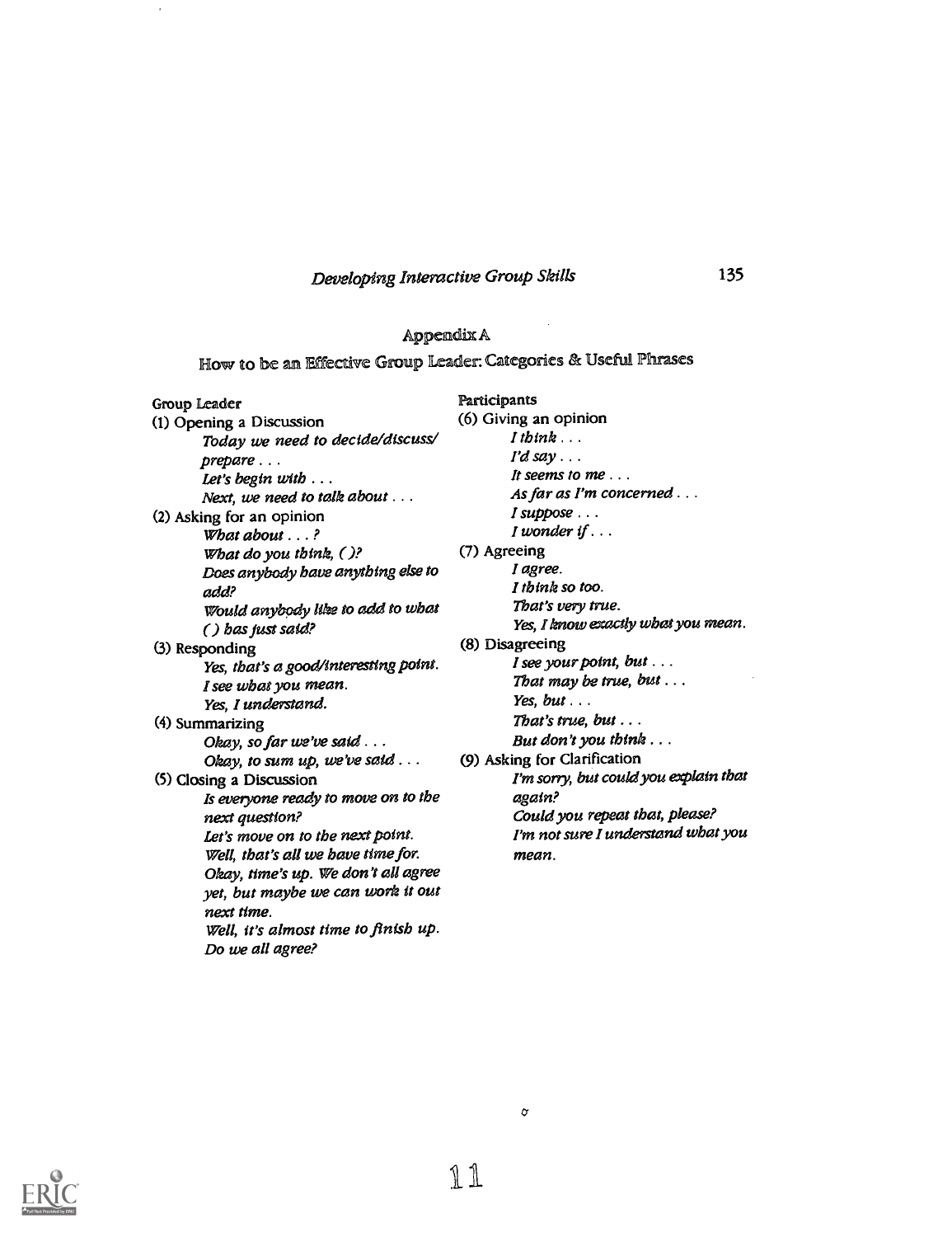## Appendix 13

# How to be an Effective Group Leader: Activity One

Discussion Analysis<br>Situation: Four people are discussing the Beatles. In order to focus their discussion, they have decided to first answer the question, "What is the best Beatles song?"

Task 1: With a partner, discuss the differences between Discussion 1 and Discussion 2. Make sure you are able to explain the reasons why Discussion 2 is better.

Task 2: With the same partner, look at the underlined expressions in Discussion 2 and number them according to the categories your teacher has written on the blackboard.

|           | Discussion 1               | Discussion <sub>2</sub>                                |
|-----------|----------------------------|--------------------------------------------------------|
| Georgina: | Okay, the best Beatles     | First, we need to decide what the best Beatles' song   |
|           | song. How about Yester-    | is. Let's begin with Yesterday. What do you think,     |
|           | day?                       | Paulette?                                              |
| Paulette: | Yes, it's good.            | I think it's certainly one of the best. The music is   |
|           |                            | beautiful, and the words are so deep.                  |
| Ringo:    | Yes, it is.                | I see your point, but isn't it a song of the past?     |
| John:     | Yes, but so is Imagine.    | Lagree, and I don't think it's as good as Imagine      |
|           |                            | either. Imagine is one of the best songs ever.         |
| Paulette: | Mmm.                       | Yes, but it's not very creative, is it?                |
| Georgina: | So, Imagine and Yesterday. | Okay, so far we have Yesterday and Imagine. Does       |
|           | Anything else?             | anybody have anything else to add?                     |
| Ringo:    | Hey Jude.                  | As far as I'm concerned, they're both too sentimen-    |
|           |                            | tal. <i>Lprefer Hey Jude</i> . Great drums!            |
|           | Georgina: Yes. Uh. Er      | Yes, that's a good point. Would anybody like to com-   |
|           |                            | ment on what Ringo's just said?                        |
| Paulette: | [Silence]                  | Yes, Hey Jude is an excellent song. After all, I wrote |
|           |                            | most of it.                                            |
| Georgina: | John?                      | What do you think, John?                               |
| John:     | <b>Silencel</b>            | Yes, it is a good song. I wrote most of it too.        |
|           | Georgina: Anybody else?    | So, does anybody have anything else to add?            |
| Others:   | <b>Silencel</b>            | No.                                                    |
| Georgina: | What about She Loves You?  | What about She Loves You?                              |
| John:     | Yeah.                      | Yeah.                                                  |
| Paulette: | Yeah.                      | Yeah.                                                  |
| Ringo:    | Yeah.                      | Yeah.                                                  |
| Georgina: | HELP!                      | Okay, so we all agree. Let's move on to the next       |
|           |                            | point. Secondly, we need to discuss Beatles' movies.   |
|           |                            | Ringo, what's your opinion of Help?                    |

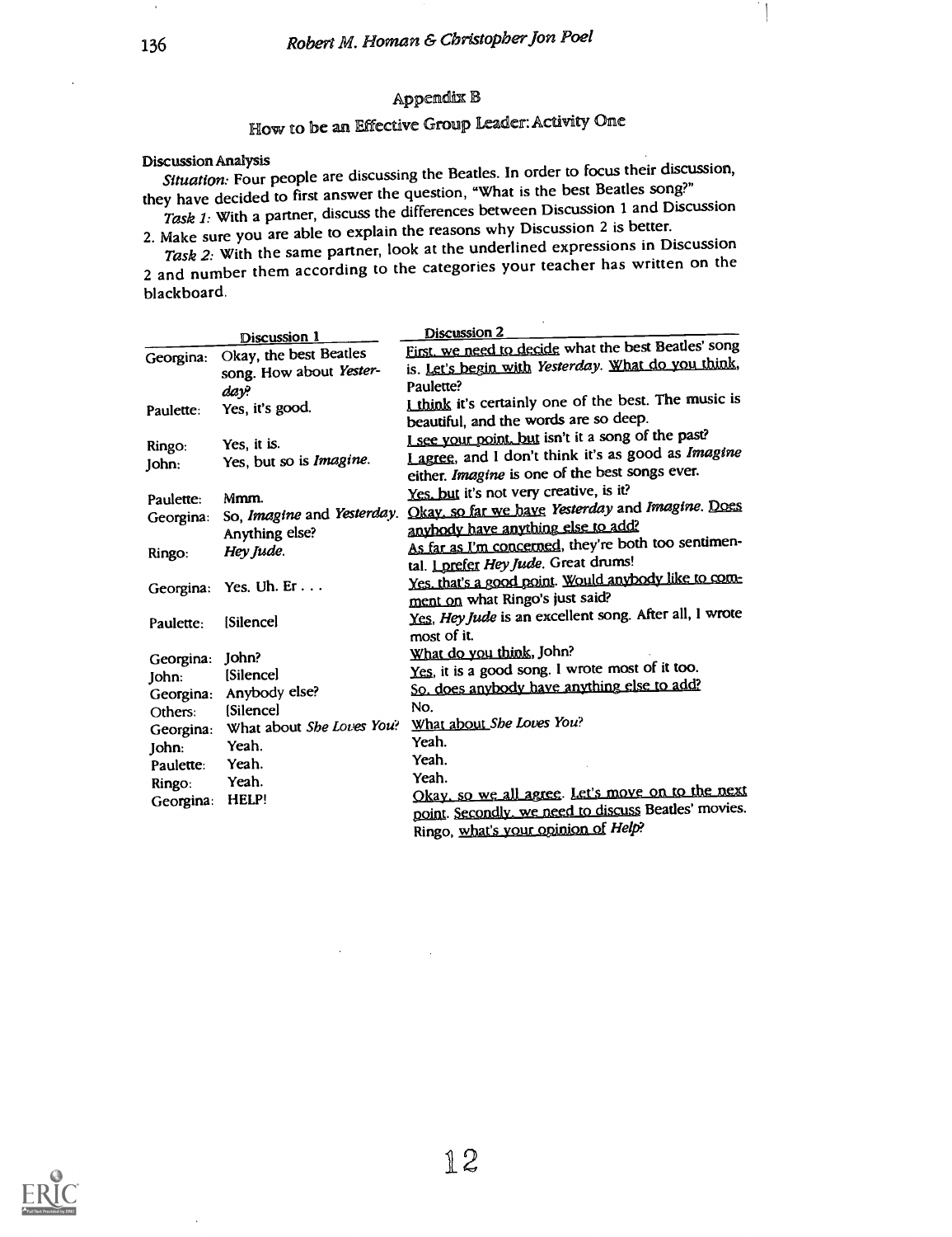### Appendix C

### How to be an Effective Group Leader: Activity Two Student A

#### Worksheet

#### Role One: Women Working Outside the Home (Group Leader)

You are the group leader. The topic for discussion is whether or not women should work outside the home. Your responsibility is to keep the conversation going and to make sure that the other group members speak for an equal amount of time. Try to bring the discussion to a conclusion.

Be sure to use the expressions below. And don't forget that an effective group leader is also an active participant!

#### Useful Expressions

- O Opening a Discussion
- Today we need to decide/discuss/ prepare . . .<br>
<u>Let's</u> begin with . . .<br>
e Asking for an opinion
	-
- 
- $\equiv$  What about  $\ldots$  ?
- What do you think, (name]?
- Does anybody have anything else to add?
- Would anybody like to add to what (name] has just said?
- 
- $\circ$  Responding<br>  $\angle$  Yes, that's a good/interesting point.<br>  $\angle$  I see what you mean.
	-
	- Yes, I understand.
- o Summarizing
	- $\Box$  Okay, so far we've said ...
	- Okay, to sum up, we've said  $\ldots$
- Closing a Discussion
	- $\equiv$  Is everyone ready to move on to the next question?
	- Let's move on to the next point.
	-
	- Well, that's all we have time for. \_ Well, it's almost time to finish up. Do we all agree?
	- Okay, time's up. We don't all agree yet, but maybe we can work it out next time.

#### Role Two: Uniforms for University Students (Participant)

You are a participant in this discussion. You believe that all university students should be required to wear uniforms because . . .

- . . . it increases morale
- . . . it provides a sense of school identity
- . . . it helps students focus on their school work rather than on their appearances
- . . . it is less distracting for teachers
- . . . it keeps costs down
- Be sure to use the expressions below.

#### Useful expressions

- o Giving an opinion
	- $I$ think  $\ldots$
	- $I'd$  say  $\ldots$
	- $It seems to me...$
	- $\Delta$  As far as I'm concerned ...
	- $\Box$  I suppose  $\ldots$
	- $\blacksquare$  I wonder if  $\ldots$
- o Agreeing
	- $\equiv$  *I* agree.
	- $I$  think so too.
	- That's very true.
	- $\mathbf{y}$  Yes, I know exactly what you mean.
- o Disagreeing
	- $\Box$  I see your point, but  $\ldots$
	- $\equiv$  That may be true, but  $\dots$
	- $Yes, but \ldots$
	- $\Box$  That's true, but ...
	- $\Box$  But don't you think  $\ldots$
- o Asking for Clarification
	- $I'm$  sorry, but could you explain that again?
	- Could you repeat that, please?
	- I'm not sure I understand what you mean.

 $\mathbf{I}$ 

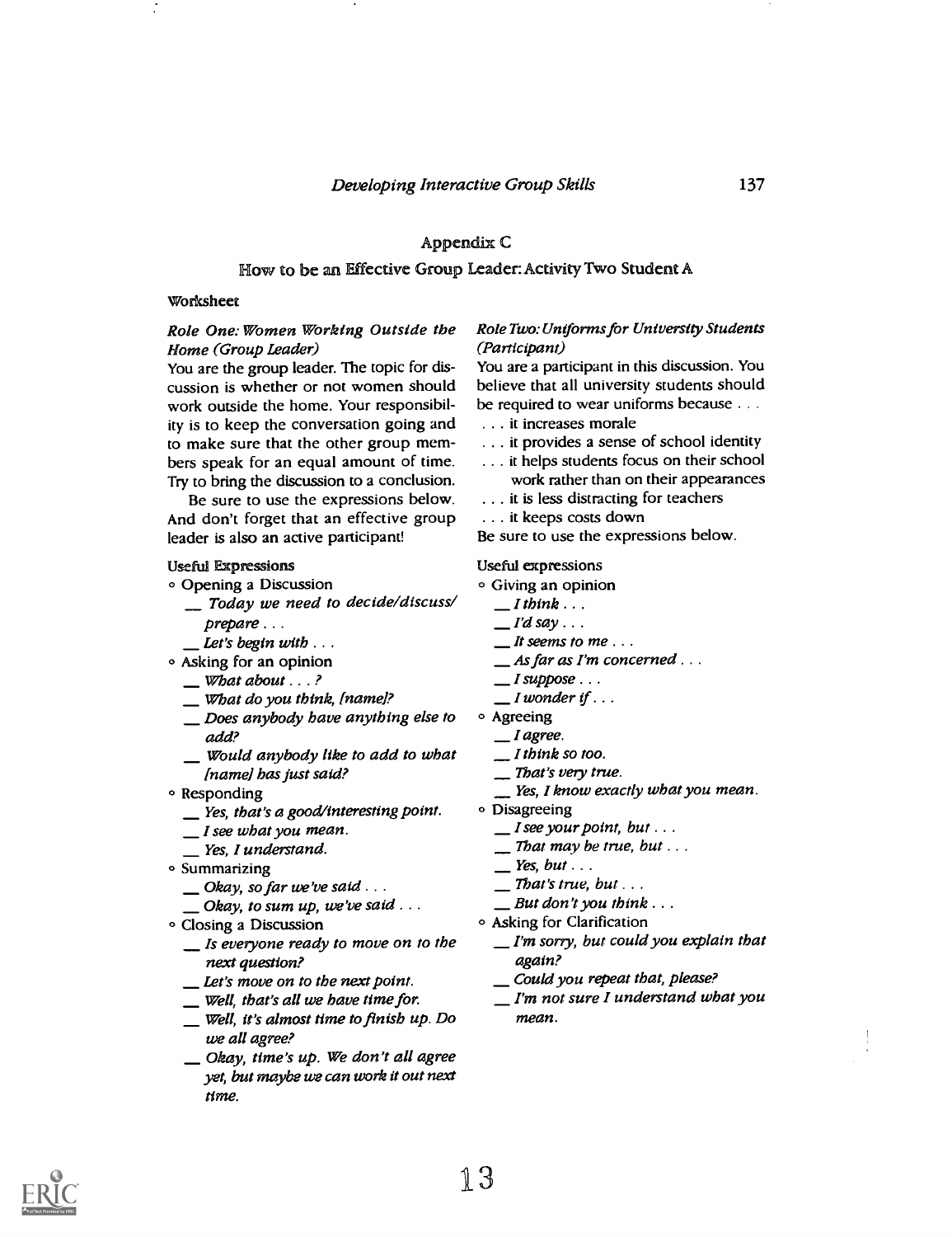### Role Three: Banning Smoking in Public Places (Participant)

You are a participant in this discussion. You believe that cigarette smoking should not be banned in public places. It should be a matter of choice because . . .

- . . . cigarette smoking allows for human individuality
- ... other things which are more harmful are not banned
- . . . cigarette smoking reduces stress
- . . . cigarette sales increase tax revenue
- Be sure to use the expressions below.

#### Useful expressions

Giving an opinion

- $I$  think  $\ldots$
- $I'd$  say ...
- $\mathcal{I}$  is seems to me...
- As far as I'm concerned . . .
- $\Box$  I suppose  $\ldots$
- $\Box$  I wonder if  $\Box$ .
- o Agreeing
	- $I$  agree.
	- $\mathcal{I}$  think so too.
	- That's very true.
	- Yes, I know exactly what you mean.
- o Disagreeing
	- $\Box$  I see your point, but . . .
	- $\equiv$  That may be true, but  $\dots$
	- $P$  Yes, but ...
	- $\equiv$  That's true, but ...
	- $\Box$  But don't you think  $\ldots$
- Asking for Clarification
	- $I'm$  sorry, but could you explain that again?
	- Could you repeat that, please?
	- $I'm$  not sure I understand what you mean.

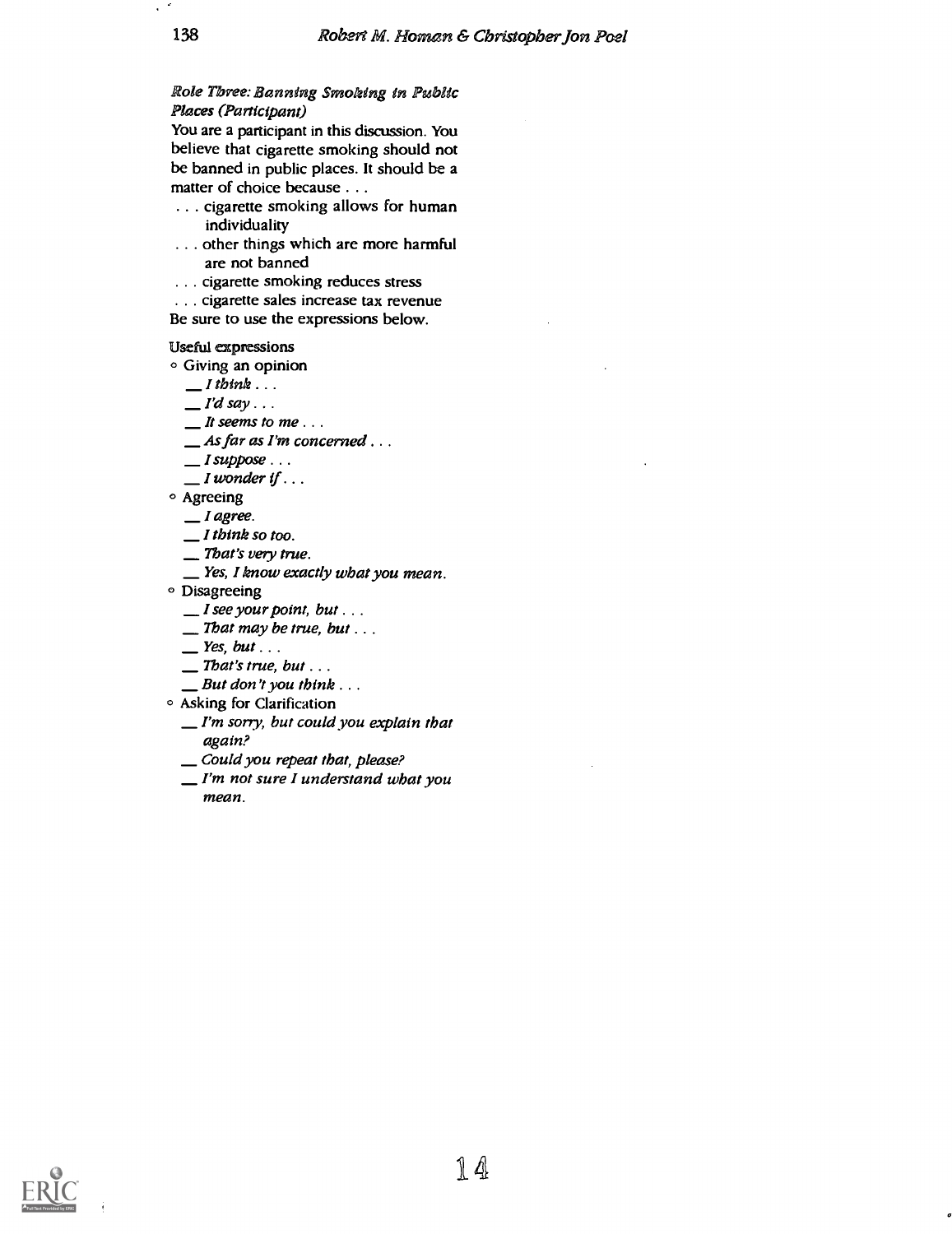#### Appendix ID

#### How to be an Effective Group Leader: Activity Two Student B

#### Worksheet

#### Role One: Women Working Outside the Home (Participant)

You are a participant in this discussion. You believe that women should not work outside the home because . . .

- . . . they should take care of children
- . . . it's natural for women to stay home
- . . . women are better at housework
- . . . it's embarrassing for a man if his wife works
- . . . a clear division of labor leads to a more stable society

Be sure to use the expressions below.

#### Useful expressions

#### $\circ$  Giving an opinion

- $I$  think  $\ldots$
- $I'd$  say  $\ldots$
- $\mathcal{I}$  is seems to me...
- \_\_ As far as I'm concerned . . .<br>\_\_ I suppose . . .<br>\_\_ I wonder if . . .
- 
- 
- © Agreeing
- $\Box$  I agree.
- $I$  think so too.
- That's very true.
- Yes, I know exactly what you mean.
- o Disagreeing
	- $\Box$  I see your point, but  $\ldots$
	- $\Gamma$  That may be true, but  $\ldots$
	- $Yes, but ...$
	- $\Gamma$ That's true, but ...
	- $\Box$  But don't you think  $\ldots$
- Asking for Clarification
	- $\mathcal{I}'$ m sorry, but could you explain that again?
	- Could you repeat that, please? .
	- $\mathcal{I}'$ m not sure I understand what you mean.

#### Role Two: Uniforms for University Students (Group Leader)

You are the group leader. The topic for discussion is whether or not uniforms should be required for university students. Your responsibility is to keep the conversation going and to make sure that the other group members speak for an equal amount of time. Try to bring the discussion to a conclusion.

Be sure to use the expressions below. And don't forget that an effective group leader is also an active participant!

#### Useful Expressions

- O Opening a Discussion
	- Today we need to decide/discuss/prepare . . .
	- Let's begin with  $\dots$
- <sup>o</sup> Asking for an opinion
	- $\equiv$  What about  $\ldots$  ?
	- \_ What do you think, [name]?
	- Does anybody have anything else to add?
	- Would anybody like to add to what [name] has just said?
- <sup>o</sup> Responding
	- Yes, that's a good/interesting point.
	- I see what you mean.
	- Yes, I understand.
- o Summarizing
	- Okay, so far we've said . . .
	- $\Box$  Okay, to sum up, we've said  $\ldots$
- O Closing a Discussion
	- $\mathcal{L}$  is everyone ready to move on to the next question?
	- Let's move on to the next point.
	- Well, that's all we have time for.
	- Well, it's almost time to finish up. Do we all agree?
	- Okay, time's up. We don't all agree yet, but maybe we can work it out next time.

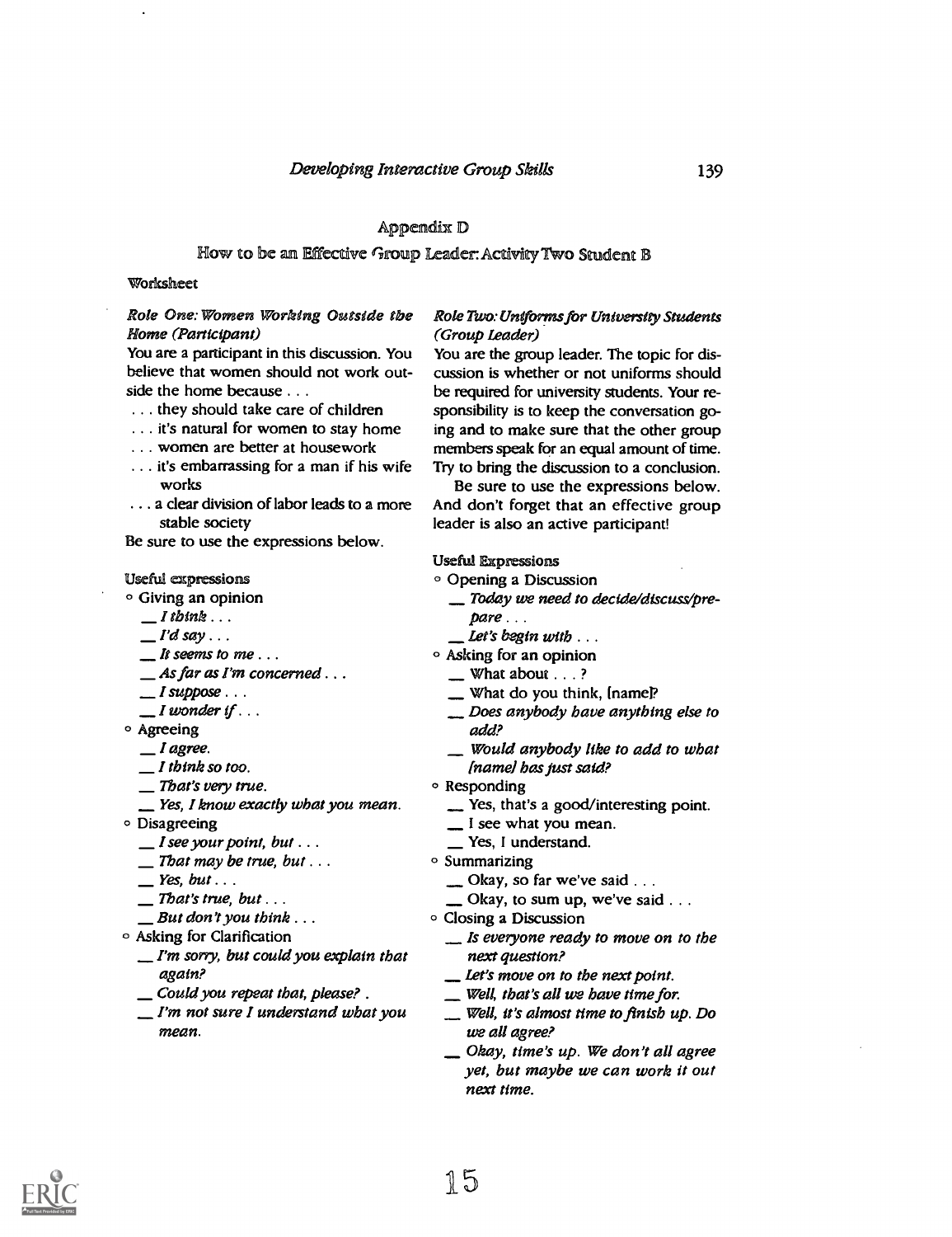#### Role Three: Banning Smoking in Public Places (Participant)

You are a participant in this discussion. You believe that cigarette smoking should be banned in all public places because . . .

- . . it's dangerous to others
- . . . it bothers others
- . . . it causes cancer and therefore increases health costs
- . . . discarded cigarettes are dirty and may cause fires

Be sure to use the expressions below.

#### Useful expressions

o Giving an opinion

- $I$ think  $\ldots$
- $I'd$  say  $\ldots$
- $It seems to me...$
- \_As far as I'm concerned . . .

 $I$  suppose  $\ldots$ 

- $\Box$  I wonder if  $\ldots$
- o Agreeing
	- $I$  agree.
	- $I$  think so too.
	- That's very true.
	- Yes, I know exactly what you mean.
- $\circ$  Disagreeing
	- $\Box$  I see your point, but  $\ldots$
	- $\equiv$  That may be true, but ...
	- $\equiv$  Yes, but . . .
	- $\sum$  That's true, but ...
	- $\Box$  But don't you think  $\ldots$
- o Asking for Clarification
	- $I'm$  sorry, but could you explain that again?
	- \_Could you repeat that, please?
	- I'm not sure I understand what you mean.



16

a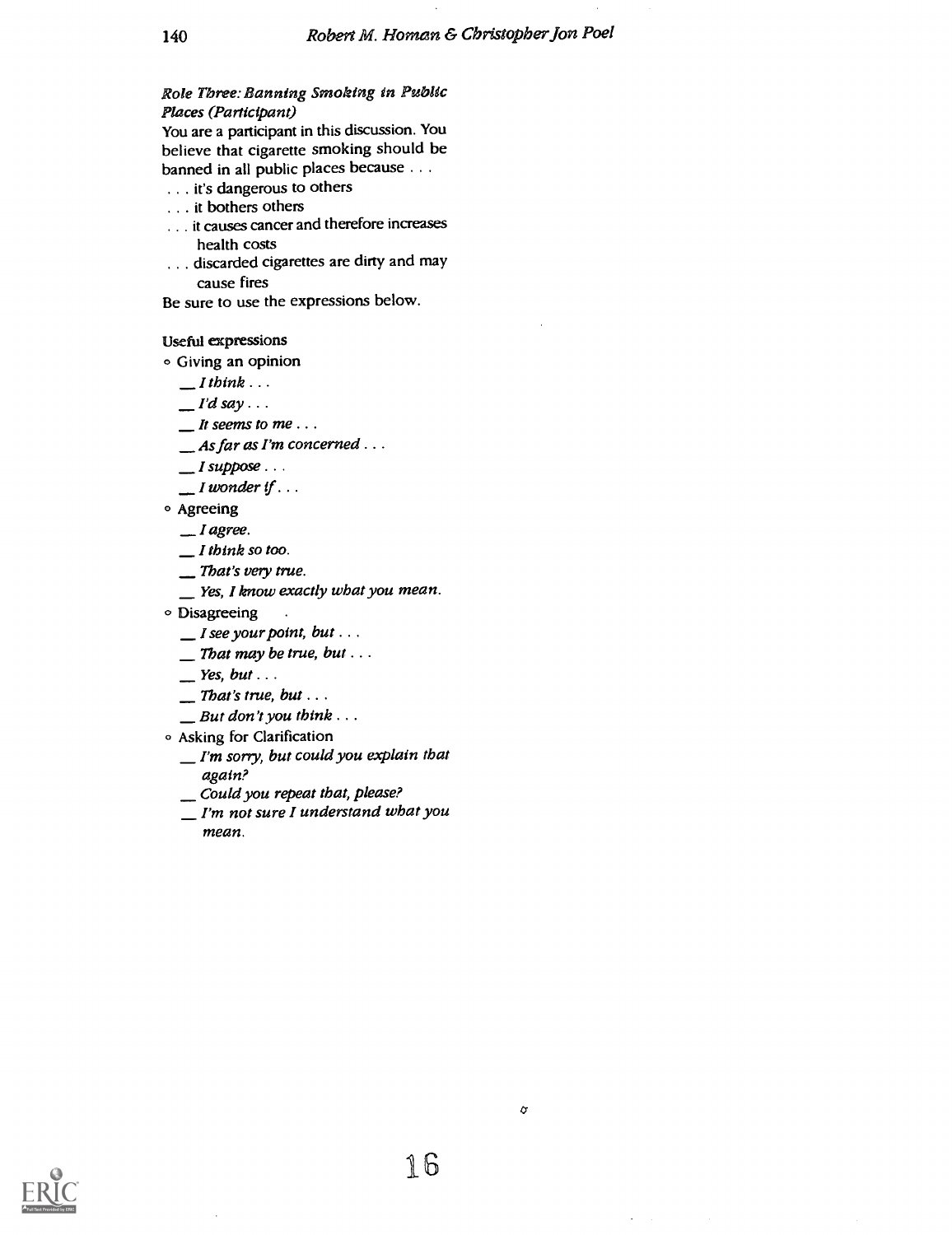#### Appendix E

#### How to be an Effective Group Leader: Activity Two Student C

#### Worksheet

#### Role One: Women Working Outside the Home (Participant)

You are a participant in this discussion. You believe that women should work outside the home because  $\ldots$ 

- . women can contribute to society in positive ways
- .. it makes women feel good
- . it brings in more income
- ... children can learn to be responsible
- ... it allows men to experience doing housework and spend time with their children

Be sure to use the expressions below.

#### Useful expressions

- ° Giving an opinion
	-
	-
	-
	- $I$  think  $\ldots$ <br>  $I'$ d say  $\ldots$ <br>  $I$  t seems to me  $\ldots$ <br>  $As$  far as I'm concerned  $\ldots$
	- $\Box$  I suppose  $\ldots$
	- $\_$  I wonder if  $\ldots$
- <sup>o</sup> Agreeing
	-
	-
	-
	- I agree. \_I think so too. \_ That's very true. \_ Yes, I know exactly what you mean.
- <sup>o</sup> Disagreeing
	- $\Box$  I see your point, but  $\ldots$
	- $\equiv$  That may be true, but . . .
	-
	- $\equiv$  That's true, but . . .
- $\Box$  But don't you think  $\ldots$
- <sup>o</sup> Asking for Clarification
	- $I'm$  sorry, but could you explain that again?
	- Could you repeat that, please?
	- $I'm$  not sure I understand what you mean.

#### Role Two: Uniforms for University Students (Participant)

You are a participant in this discussion. You believe that university students should not be required to wear uniforms because . . .

- . . . it's too much like high school
- . . . uniforms are boring
- . . . a choice of clothing allows for individual freedom
- . . . students can choose their clothing to suit the season
- . . . teachers can distinguish students
- Be sure to use the expressions below.

#### Useful expressions

- O Giving an opinion
- $I$  think  $\ldots$ 
	- $I'd$  say ...
	- $\mathcal{I}$  it seems to me...
	- $-$  As far as I'm concerned  $\ldots$
	- $I$  suppose  $\ldots$
	- $I$  wonder if  $\ldots$
- <sup>o</sup> Agreeing
	- $I$  agree.
	- $I$  think so too.
- That's very true.
- $\mathcal{L}$  Yes, I know exactly what you mean.
- o Disagreeing
	- $\Box$  I see your point, but  $\ldots$
	- $\Box$  That may be true, but  $\ldots$
	- $\equiv$  Yes, but  $\ldots$
	- $\sum$  That's true, but ...
	- $\Box$  But don't you think  $\ldots$
- o Asking for Clarification
	- $I'm$  sorry, but could you explain that again?
	- Could you repeat that, please?
	- $I'm$  not sure I understand what you mean.



141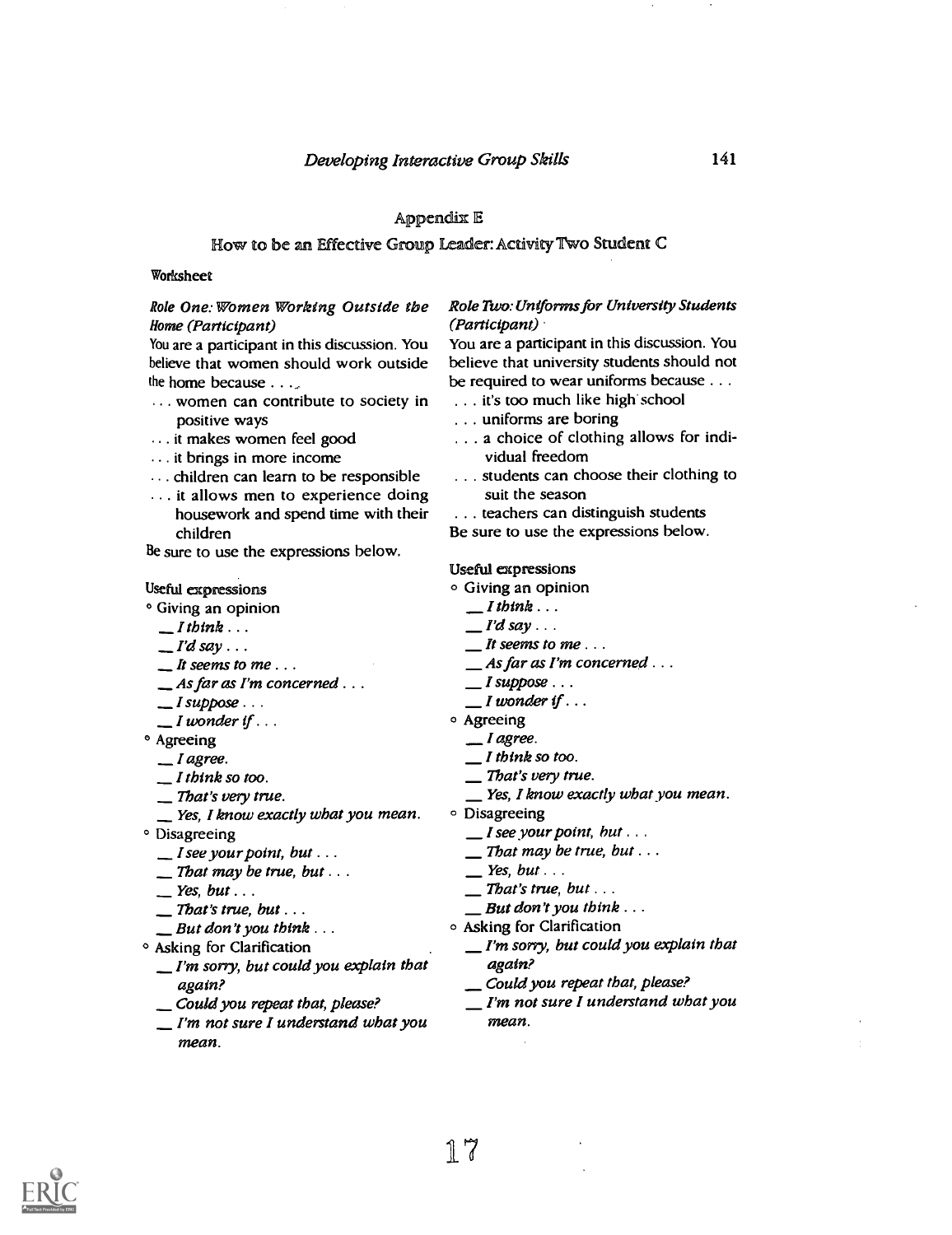### Role Three: Banning Smoking in Public Places (Group Leader)

You are the group leader. The topic for discussion is whether or not cigarettes should be banned in public places. Your responsibility is to keep the conversation going and to make sure that the other group members speak for an equal amount of time.

Try to bring the discussion to a conclusion.<br>Be sure to use the expressions below. And don't forget that an effective group leader is also an active participant

Useful Expressions

- Opening a Discussion
	- Today we need to decide/discuss/prepare . . .
	- Let's begin with  $\ldots$
- o Asking for an opinion
	- $\equiv$  What about  $\ldots$ ?
	- $\mathcal L$  What do you think, [name]?
	- Does anybody have anything else to add?
	- Would anybody like to add to what (name] has just said?
- © Responding
	- Yes, that's a good/interesting point.
	- $\Box$  I see what you mean.
	- Yes, I understand.
- o Summarizing
	- $\Box$  Okay, so far we've said ...
	- $\Box$  Okay, to sum up, we've said . . .
- Closing a Discussion
	- $\equiv$  Is everyone ready to move on to the next question?
	- Let's move on to the next point.
	- Well, that's all we have time for.
	- Well, it's almost time to finish up. Do we all agree?
	- Okay, time's up. We don't all agree yet, but maybe we can work it out next time.

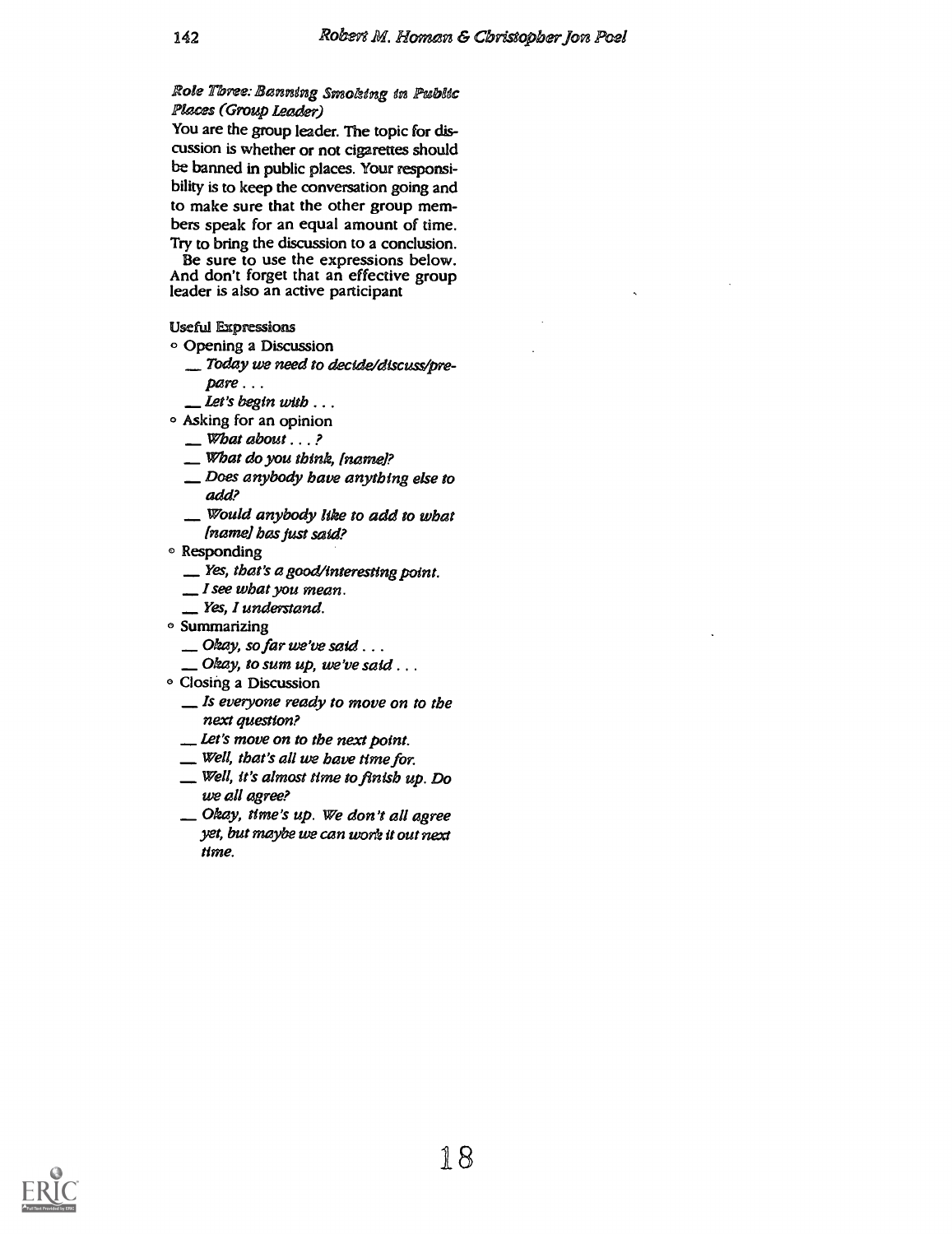Developing Interactive Group Skills 143

#### Appendix F

#### Survival: Student 'Worksheet

#### Situation

It is approximately 10:00 a.m. in mid-August. You have just crash-landed in the Takla Makan Desert in northwestern China. The small plane, containing the bodies of the pilot and copilot, has completely burned. Only the frame or skeleton of the plane remains. None of the rest of you has been injured.

The pilot was unable to notify anyone of your position before the crash. However, he indicated before the crash that you were 110 km. south-southwest of an oasis, which is the nearest known habitation. He also told you that you were approximately 100 km. off your intended course. It is extremely doubtful that the pilot was able to maintain contact with nearby air stations before the crash; however, as the plane will fail to arrive at the scheduled time, people will begin to suspect a disaster.

The surrounding area is quite flat and, except for occasional shrubs and cacti, appears to be rather barren. The last weather report said that the temperature would reach 44 degrees (C) during the day, which means that the ground-level temperature could approach 50 degrees. The night time temperature, though, could drop almost to the freezing point.

You are dressed in light clothing-short sleeved shirts, short pants or skirts, socks and shoes. Everyone has a handkerchief. Collectively, your pockets contain 18,920 Yuan (Chinese money); V102,060; \$2,785.20; six packs of cigarettes, and five ball-point pens.

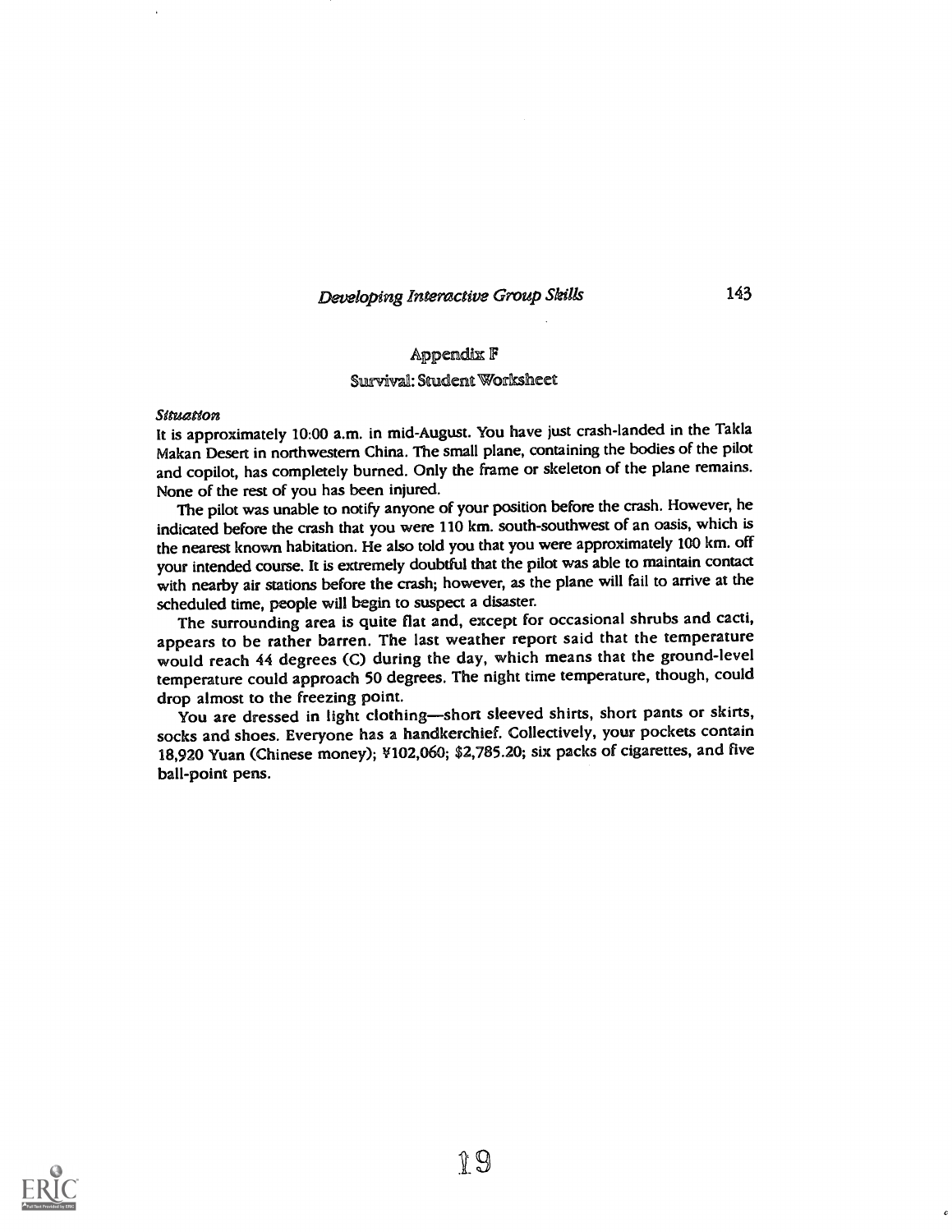### Appendix G

## Survivall: Experts'Advice & Ranking

Advice<br>The first and foremost point is do *not move*. People who try to move about in the desert become quickly disoriented, and eventually wander in circles before dying. Survival experts always strongly maintain that when lost, the best course of action is to stay where you are. Rescuers will be systematically looking for the survivors. Should the group move, they may move to a spot that has already been searched.

#### Ranking:

- 1. Mirror: absolutely critical as it can reflect far past the horizon and is invaluable as a signaling device.
- 2. Overcoat: The overcoat reduces dehydration. It keeps hot, dry air away from skin. (It's true!) Keeps one warm at night, too!
- 3. Water: necessary to replace fluids lost through dehydration, but reducing perspiration and keeping still are more important.
- 4. Flashlight: the only quick and reliable way of signaling at night. Also, the reflector could be used to signal during the day or to start a fire.
- 5. Parachute: can be used to make a shelter (shade). Also, it can be easily spotted from the air.
- 6. Large hunting knife: useful to build a shelter, to cut up cactus to squeeze for water.
- 7. Pistol: some use as a signaling device and as protection against wild animals, but dangerous if people get irritated. (Group is wise to decide to unload it.)
- 8. Sunglasses: slightly useful, but shade under parachute or handkerchief is much more useful.
- 9. Compass: if it can reflect light, it can be used to signal; otherwise, totally useless. To walk out means certain death!
- 10. Air Map: might be used to start a fire, as toilet paper or a head cover. However, it may be dangerous because it might encourage the group to attempt to walk out.